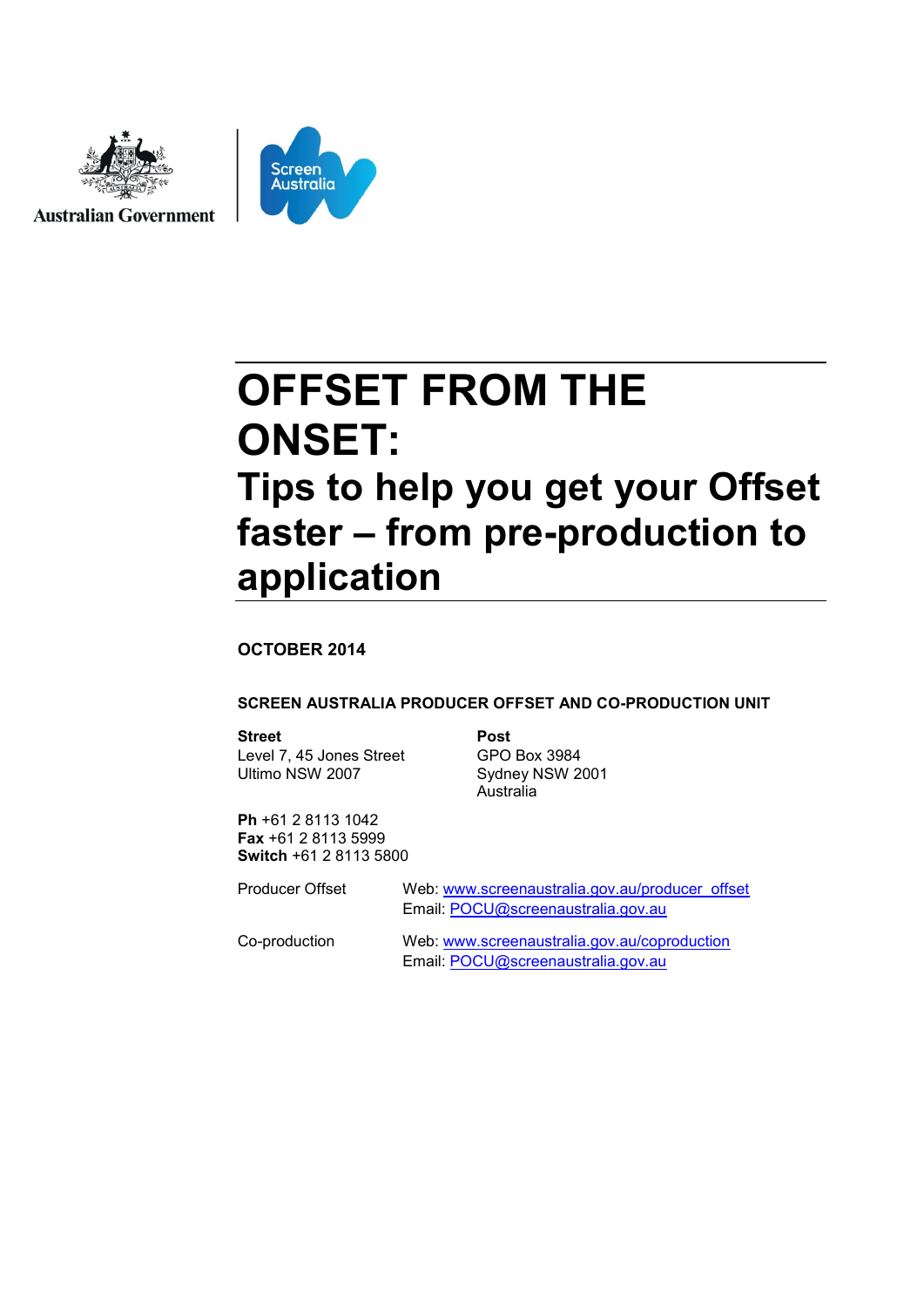# **Things to think about in pre-production**

- **Be very well prepared throughout the production of your project.** Regularly check the list of documents that you will be required to provide at final certification.
- Employ an **experienced production accountant/s**. Do not hesitate to seek professional offset advice
- Provide an **adequate allowance in your budget** for production accounting and offset accounting in post-production.
- Use film and television **accounting software**, which allows you to enter the requisite information and enables you to 'flag' QAPE and non-QAPE expenses. Talk to your production accountant about this.

**BE AWARE:** Small-to-medium business accounting software can sometimes be problematic for the POCU. Please investigate customising your software to enable a 'memo' field where full information can be entered and customise reports to print in landscape with wider columns to show more information. If the POCU cannot read the detail in the General Ledger it is not possible to conclude whether or not an expense is QAPE.

- Film production accounting software also enables you to track specific state spend, which is important to track productions that cross state borders and/or shoot overseas.
- Ensure that whoever is entering the expenditure and narratives into the **General Ledger** throughout production does this in detail – if the production accountant gets this right in the first place, it will save you time in the end.

**BE AWARE**: Poorly prepared General Ledgers with insufficient detail are the most common reason for the final assessment process being drawn out. The key minimum components we need to see for each transaction are: *date*, *supplier name*, *clear details of the expenditure*, *amount*.

- Efficiently **track QAPE throughout production** and ensure that the production accountant flags QAPE and non-QAPE items in the General Ledger throughout production – this is a very efficient way for the POCU to check what has been claimed as QAPE. It will help you to prepare the detailed report listing the breakdown of non-QAPE expenditure as requested at final certification.
- For **petty cash**  identify a breakdown of petty cash expenditure in the General Ledger. Lump sum entries in relation to petty cash are not acceptable.
- Ensure that production or accounting staff complete a detailed **international travel breakdown** throughout production – do not wait until the completion of the film to do this.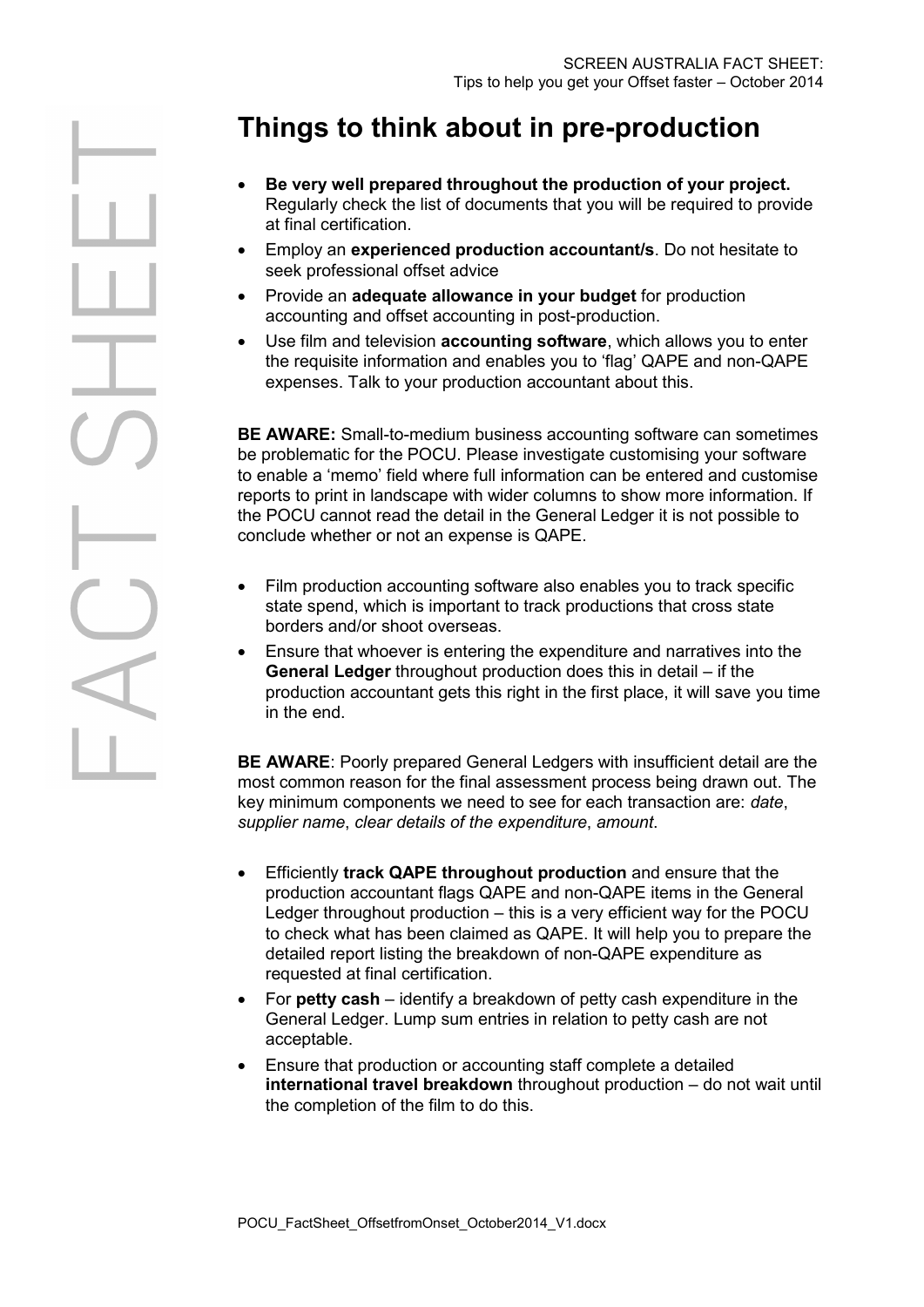- If you are employing **'non[-Australian](#page-3-0)'\* crew and cast** who are working in both Australia and offshore, maintain detailed records so you can complete Worksheet (j) of the final QAPE spreadsheet. A portion of their fees will be non-QAPE.
- Maintain detailed records of any **['interested party expenditure'](#page-3-0)\***. It is particularly important to maintain detailed records and calculations when a parent company is invoicing an [SPV\\*](#page-3-0) for the services of parent company staff.
- Where an entry is a **reimbursement** to a parent company or similar, make sure you are able to provide the actual detail of the reimbursed expenditure to the POCU.
- Ensure that any '**estimates to complete**' have invoices in place prior to completion of the film, and prior to the end of the financial year in which the film was completed.
- Ensure that all  $ATL^*$  contracts and [chain of title\\*](#page-3-0) documents are in place fully executed copies will be required at final certification.
- Development<sup>\*</sup> expenditure the repayment of development loans is not the relevant expenditure for the Offset; the POCU is interested in the goods/services you purchased with the loan funds. Collate all expenditure in relation to the development of the project in preparation for your final application. Development expenditure cannot be claimed as QAPE unless the POCU can clearly identify what you spent your development loan on.
- Following completion of your film, provide all relevant paperwork and final expenditure statements to your auditor as soon as possible.
- Submit your application to the POCU as soon as possible after the film is completed and audited – if you wait eight or 10 weeks before even submitting your application, this may impact on your cashflow via additional interest payments.

## **Preparing your application form**

- Make sure you have downloaded the **latest** application form from the Screen Australia website.
- Fill out the final application form carefully and answer **all the questions**. This will enable the POCU to very quickly build a profile of your project. If you skip sections like 'setting' or 'production schedule', or don't list the nationalities and residency of crew/cast, this will hold up the assessment process.
- Ensure that **all worksheets** (if applicable) on the final QAPE spreadsheet are completed in detail in the templates provided. Of particular note are Worksheet (e) – Interested Parties, Worksheet (f) – Development, and Worksheet (h) – Overseas Travel.
- Ensure that **all supporting paperwork** in relation to the purchase of stock footage and music licences is included in your application. The POCU requires the actual music licence invoices in order to determine whether the licensee is an Australian resident. Bulk invoices from music supervision companies are not acceptable.